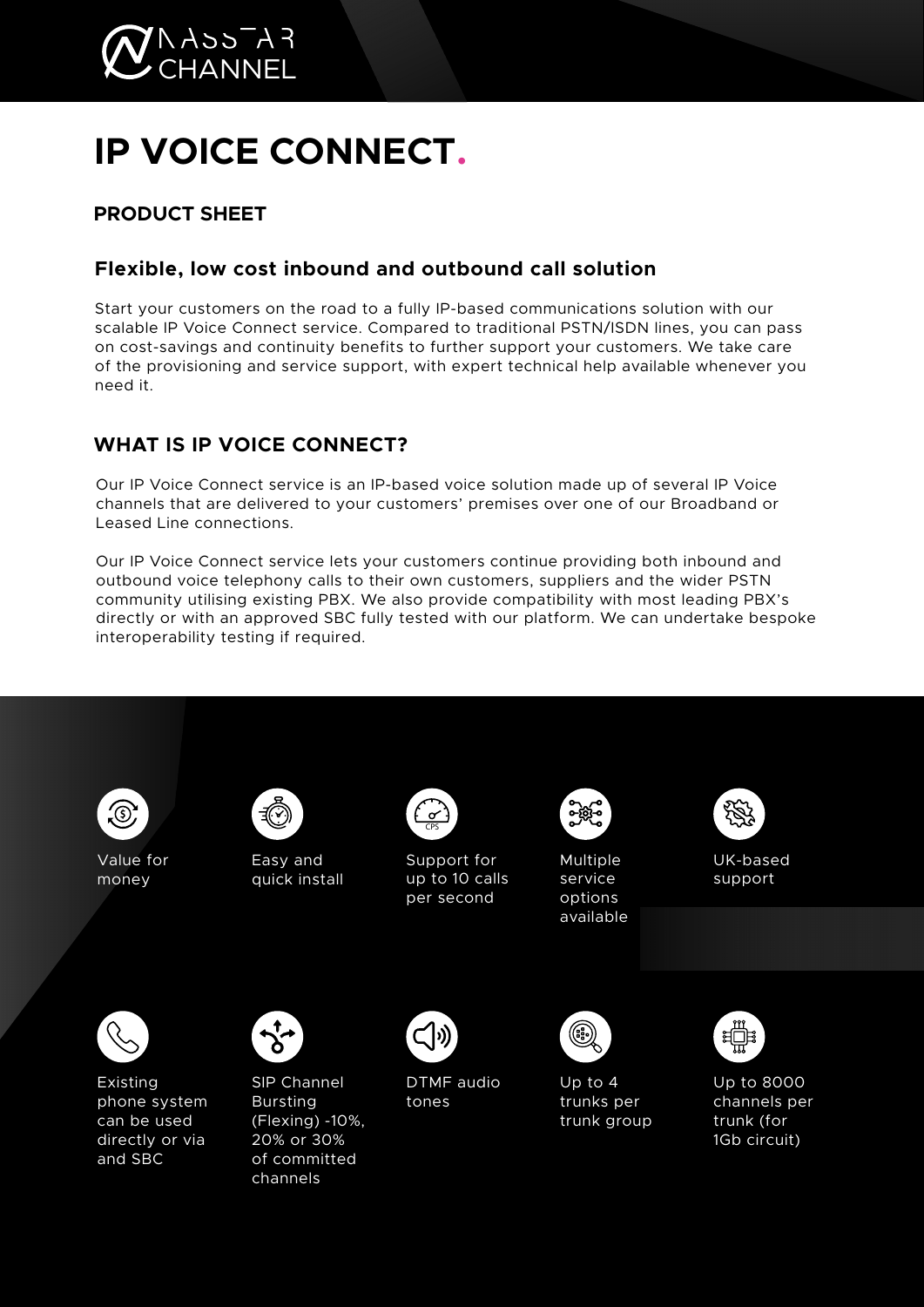## **HOW IT WILL BENEFIT YOUR CUSTOMERS**



#### **Reduced costs**

Save up to 50% on line rental and over 15% on call costs compared to ISDN charges, with free internal calls within their organisation.



#### **Full scalability**

Instantly Burst channels up to 30% without changes to their infrastructure 'Pay-asthey-grow' service - perfect for seasonal/campaign voice demands.



#### **Seamless continuity**

Advanced call re-routing, number management and disaster recovery features. Fully compatible with most current PBX systems.



#### **Consistent quality**

Our uncompressed voice providing high-quality delivery. Our resilient core platform maintains quality of service.

## **HOW IT WILL BENEFIT YOUR BUSINESS.**



#### **Single provider service**

End-to-end service with 99.95% availability. Run over our core network, we can support your connectivity and communication needs simultaneously.



#### **Resourceful partner portal**

Our unique 'My Voice' feature gives complete access to your customer account details, billing information and CDR files. A hub of campaign support, product collateral and training materials.